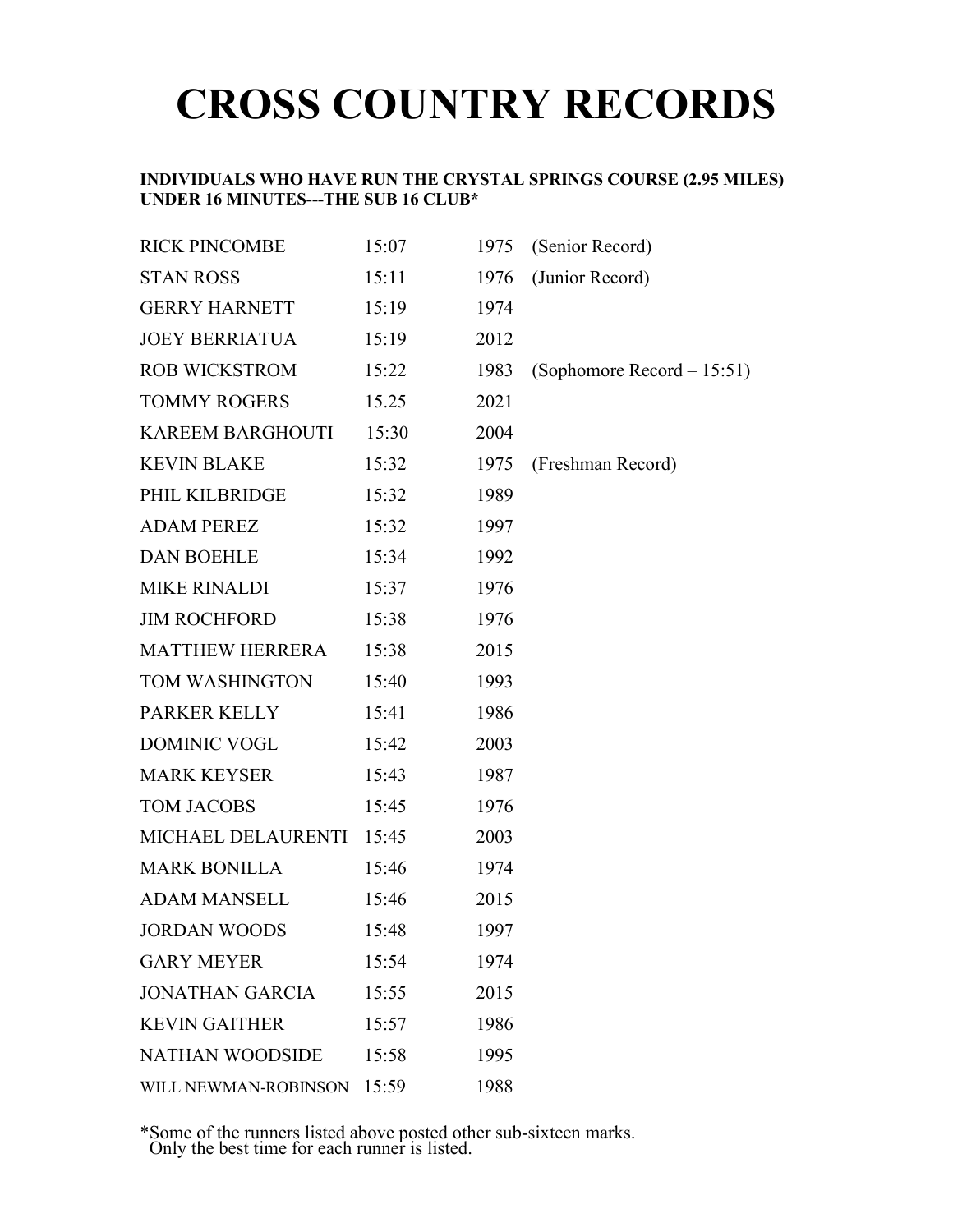## **THE TOP TEAMS IN THE HISTORY OF SERRA'S CROSS COUNTRY PROGRAM**

(All times recorded at the Crystal Springs venue)

## 1975 WCAL AND CCS CHAMPIONS

| 15:07 |                   |
|-------|-------------------|
| 15:22 |                   |
| 15:33 |                   |
| 15:41 |                   |
| 16:07 | Total Time: 77:50 |
| 16:58 |                   |
| 17:11 |                   |
|       |                   |

### 1976 WCAL CHAMPIONS

| 15:22 |                   |
|-------|-------------------|
| 15:37 |                   |
| 15:38 |                   |
| 15:45 |                   |
| 16:08 | Total Time: 78:30 |
| 16:54 |                   |
| 17:09 |                   |
|       |                   |

## 1974 WCAL CHAMPIONS

| Gerry Harnett        | 15:33 |                   |
|----------------------|-------|-------------------|
| <b>Rick Pincombe</b> | 15:45 |                   |
| Mark Bonilla         | 15:46 |                   |
| Gary Meyer           | 15:54 |                   |
| <b>Stan Ross</b>     | 16:21 | Total Time: 79:19 |
| Bob Wandro           | 16:52 |                   |
| John Visbal          | 17:02 |                   |

|                  |       | 2004 CCS DIVISION 1 CHAMPIONS (CCS Championship meet held at Toro Park,<br>Salinas. WCAL III meet times recorded at<br>Crystal Springs on November 3, 2004) |
|------------------|-------|-------------------------------------------------------------------------------------------------------------------------------------------------------------|
| Kareem Barghouti | 15:30 |                                                                                                                                                             |
| Robert Broderick | 16:03 |                                                                                                                                                             |
| Carlos Ramirez   | 16:04 |                                                                                                                                                             |
| Michael Borg     | 16:23 |                                                                                                                                                             |
| Steven Borg      | 16:33 | Total Time: 80:33                                                                                                                                           |
| Jason Chorpening | 16:50 |                                                                                                                                                             |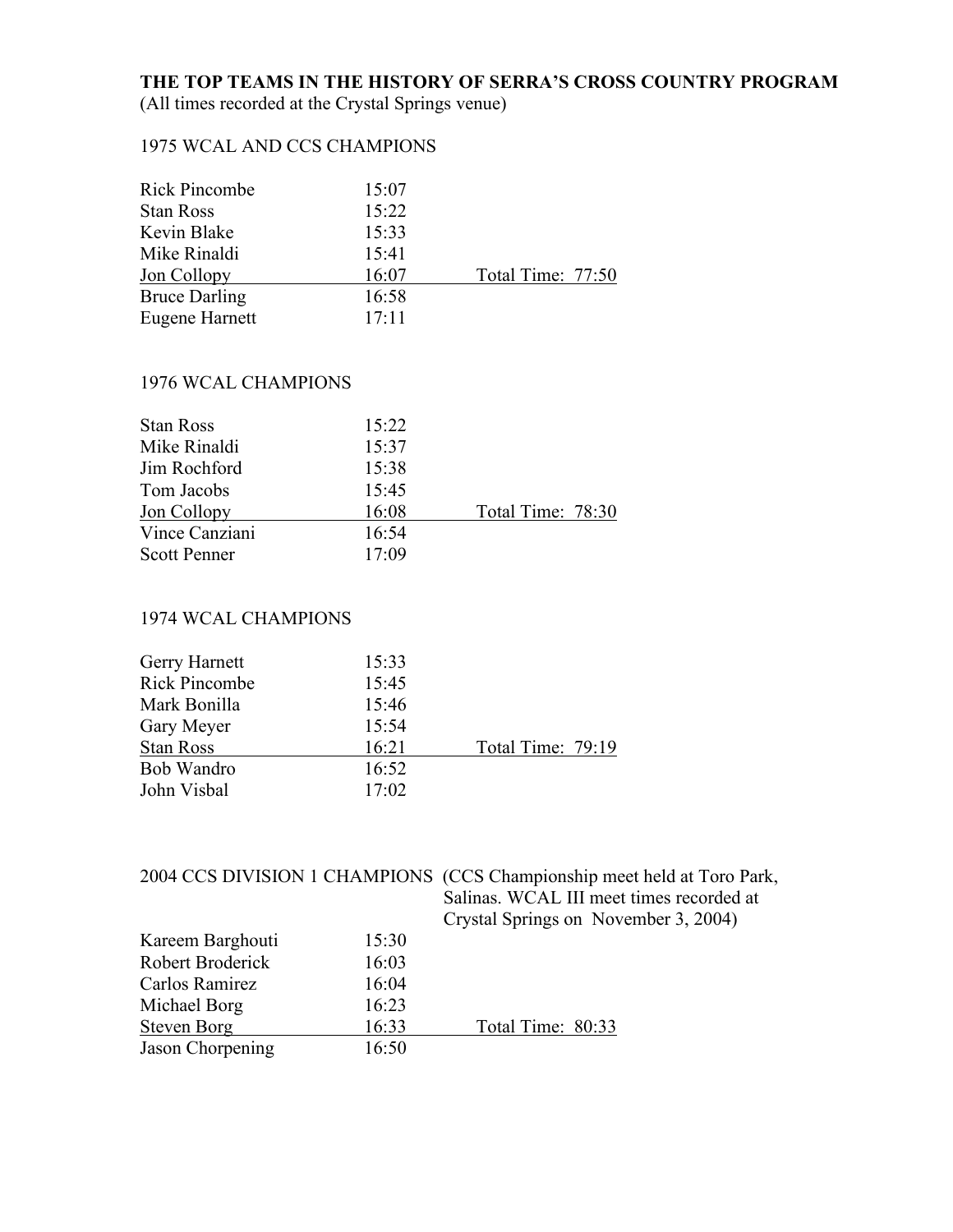## 2003 WCAL CO-CHAMPIONS

| Dominic Vogl                     | 15:43        |                   |
|----------------------------------|--------------|-------------------|
| Mike Delaurenti                  | 16:00        |                   |
| Chris Furnari                    | 16:06        |                   |
| Kareem Barghouti                 | 16:23        |                   |
| Carlos Rameriez                  | 16:24        | Total Time: 80:36 |
| Robert Broderick                 | 16:34        |                   |
| <b>Stephen Sweeney</b>           | 16:51        |                   |
|                                  |              |                   |
| 1986 CCS 3rd PLACE               |              |                   |
| Parker Kelly                     | 15:41        |                   |
| Mark Keyser                      | 16:08        |                   |
| <b>Dustin Donate</b>             | 16:15        |                   |
| Kevin Gaither                    | 16:16        |                   |
| <b>Greg Fontana</b>              | 16:31        | Total Time: 80:51 |
| Tim Spalding                     | 17:27        |                   |
| Mark Grenier                     | 17:29        |                   |
| 2015 WCAL FINALS 4 <sup>th</sup> | <b>PLACE</b> |                   |
| Matthew Herrera                  | 15:38        |                   |
| <b>Adam Mansell</b>              | 15:46        |                   |
| Jonathan Garcia                  | 15:55        |                   |
| Ara Archbold                     | 16:34        |                   |
| Rami Hijab                       | 17:17        | Total Time: 81:11 |
| <b>Enrique Brenes</b>            | 17:19        |                   |
| Marc Blais                       | 17:39        |                   |
|                                  |              |                   |

## 1997 CCS DIVISION 2 CHAMPIONS

| Adam Perez          | 15:35 |                   |
|---------------------|-------|-------------------|
| Jordan Woods        | 16:00 |                   |
| Matt Pulichino      | 16:29 |                   |
| <b>Bobby Hansen</b> | 16:32 |                   |
| Kevin Gurtiza       | 16:44 | Total Time: 81:20 |
| Tony Martinelli     | 17:35 |                   |
| Ty Mancuso          | 18:07 |                   |

# 2005 CCS 2nd PLACE DIVISION I (STATE QUALIFIER)

| Cole Jones         | 16.01 |                   |
|--------------------|-------|-------------------|
| Brian Humrich      | 16.21 |                   |
| Mike Borg          | 16.28 |                   |
| <b>Steven Borg</b> | 16.33 |                   |
| Jason Chorpening   | 16.34 | Total Time: 81:57 |
| <b>JD</b> Smiley   | 16.47 |                   |
| Gino Leonio        | 17.26 |                   |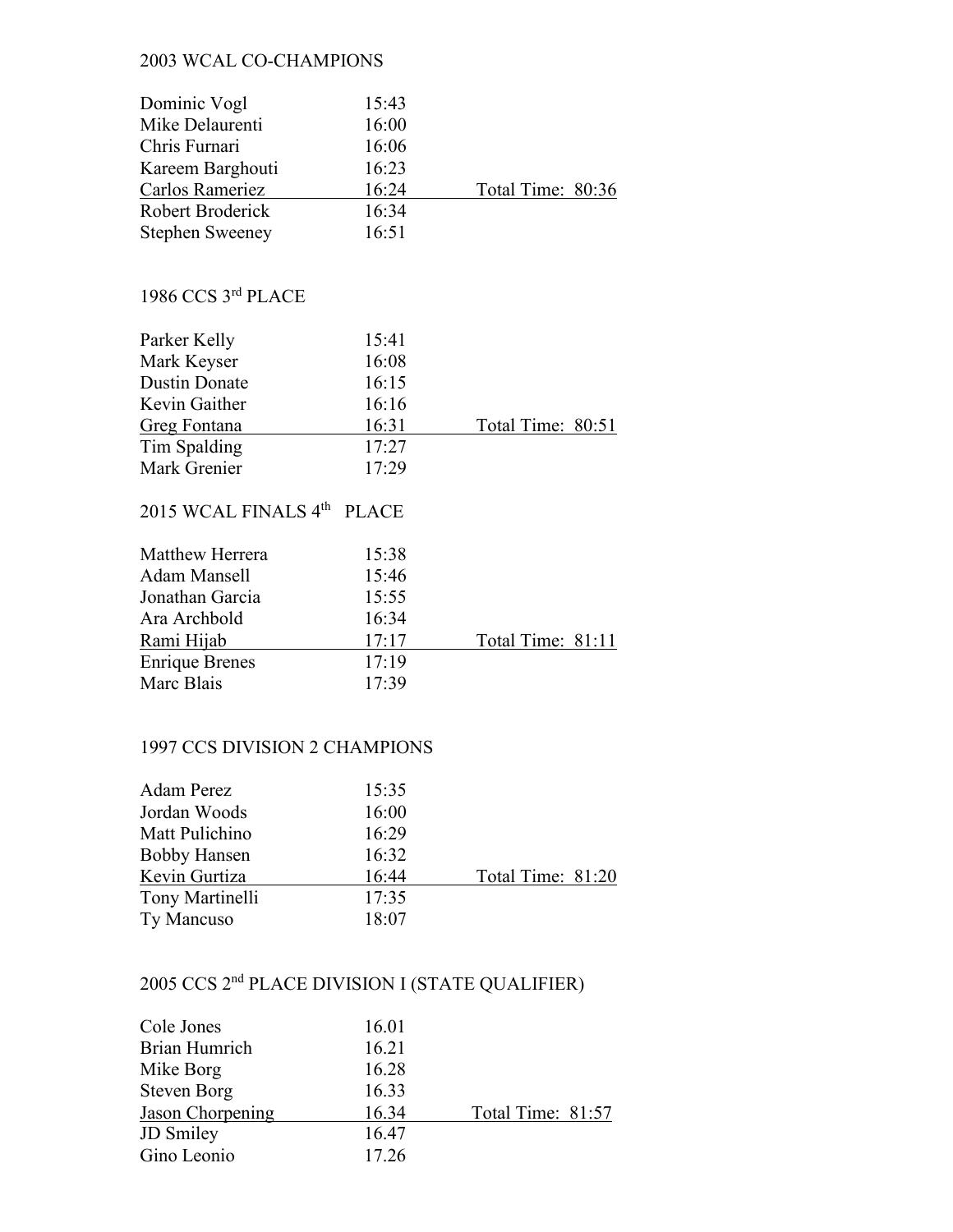## 2007 CCS DIVISION 1-3rd PLACE

| Oran Arms                                                  | 16:03 |                   |
|------------------------------------------------------------|-------|-------------------|
| Dominic Chelini                                            | 16:18 |                   |
| Spencer Mcleod                                             | 16:23 |                   |
| Mitch Council                                              | 16:24 |                   |
| David Motamed                                              | 16:52 | Total Time: 82:00 |
| Kevin Corley                                               | 16:53 |                   |
| <b>Andrew Gaddis</b>                                       | 17:33 |                   |
| 2009 CCS DIVISION 1-4 <sup>th</sup> PLACE<br>Carsten Stann | 16:06 |                   |
| Danny Colom                                                | 16:17 |                   |
| Ford Milligan                                              | 16:22 |                   |
| Brandon Norwood                                            | 16:30 |                   |
| Avery Turzanski                                            | 16:48 | Total Time: 82:03 |
| Casey Schwenk                                              | 17:17 |                   |
| <b>Andrew Gaddis</b>                                       | 18:40 |                   |

### 2001 CCS DIVISION 1 CHAMPIONS

| Ron Exley           | 16:16 |                   |
|---------------------|-------|-------------------|
| Dominic Vogl        | 16:18 |                   |
| Chris Furnari       | 16:26 |                   |
| Mike Delaurenti     | 16:34 |                   |
| <b>Scott Drexel</b> | 16:37 | Total Time: 82:11 |
| Alex Aycinena       | 16:44 |                   |
| Nick Cirigliano     | 16:54 |                   |

2002 CCS DIVISION 1 CHAMPIONS (CCS Championship meet held at Toro Park, Salinas. WCAL III meet times recorded at Crystal Springs on November 6, 2002)

|                  |       | $\alpha$ or <i>your optings</i> . |
|------------------|-------|-----------------------------------|
| Dominic Vogl     | 15:52 |                                   |
| Chris Furnari    | 16:27 |                                   |
| Mike Delaurenti  | 16:29 |                                   |
| Ron Exley        | 16:40 |                                   |
| Alex Aycinena    | 16:44 | Total Time: 82:12                 |
| Kareem Barghouti | 16:45 |                                   |
| Carlos Ramirez   | 16:45 |                                   |
|                  |       |                                   |

#### 1996 CCS DIVISION 2 CHAMPIONS

| Adam Perez            | 15:46 |                   |
|-----------------------|-------|-------------------|
| Jordan Woods          | 16:22 |                   |
| Jerome Madigan        | 16:36 |                   |
| <b>Brad Stapleton</b> | 16:46 |                   |
| Patrick Carey         | 16:56 | Total Time: 82:26 |
| Ricardo Cano          | 17:35 |                   |
| Ron DiMaggio          | 18:07 |                   |
|                       |       |                   |